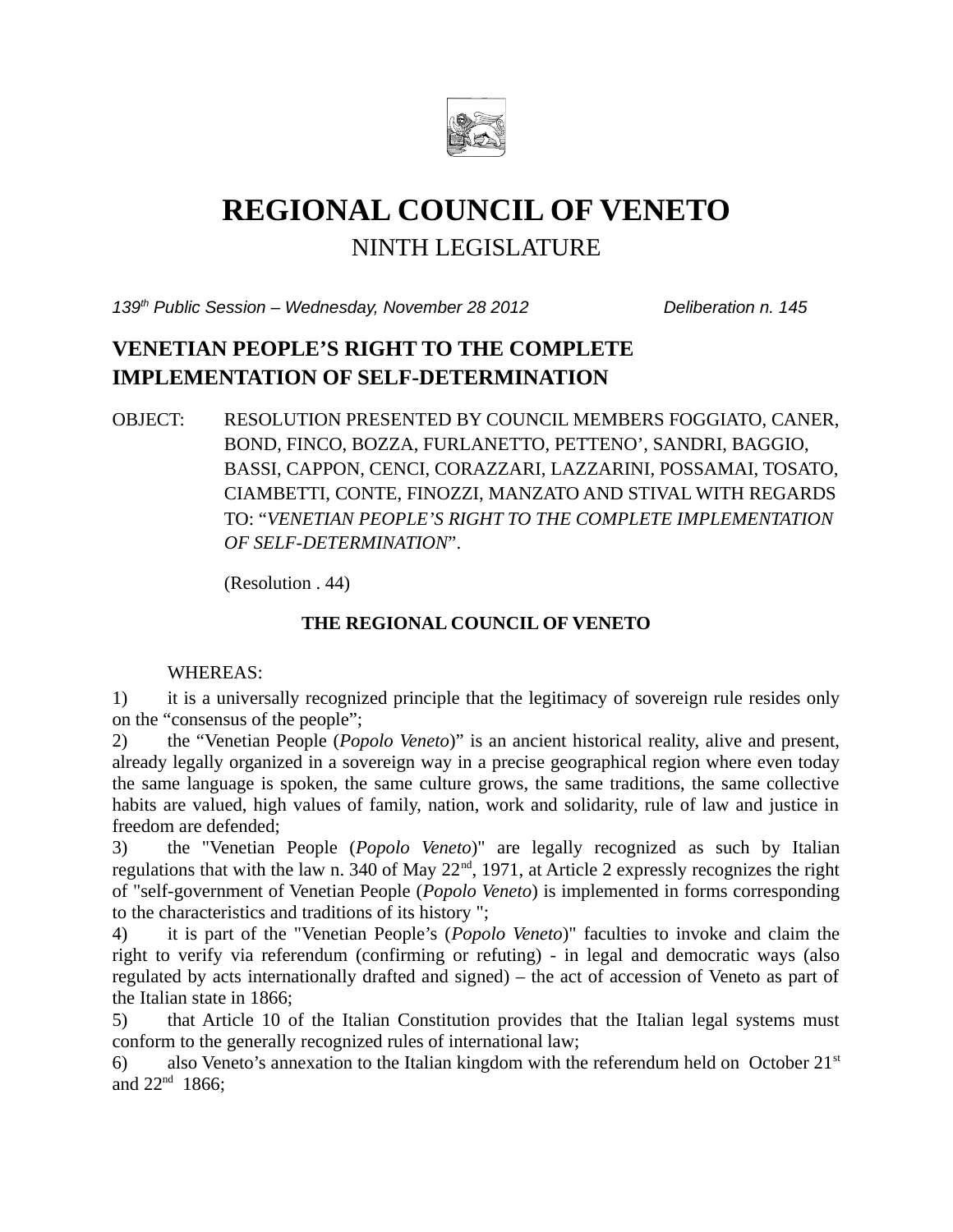7) today the Venetian People (*Popolo Veneto*) are claiming peacefully, legally and democratically the same right to a referendum substantially on the same question;

8) the desire to exercise the Venetian People's (*Popolo Veneto*) right of direct and official consultation rests, among other things, on a number of norms of international law that provides for and confirms the right of self-determination of peoples, a natural law, and as such intangible, inalienable and imprescriptible of all free people;

9) people's right of self-determination is solemnly proclaimed and recognized:

- from the UN "Charter" Article 1 comma 2, and Article 55;

- from the "Resolution" n. 1514 (XV) of December  $14<sup>th</sup>$  1980 of the UN's General Assembly;

- from the "International Covenant on Civil and Political Rights" adopted in New York on December  $19<sup>th</sup> 1966$  and ratified by Italy with law n.881 of October  $25<sup>th</sup> 1977$ ;

- from "Resolution" n. 2625 (XXV) of October 24<sup>th</sup> 1970 of the UN's General Assembly;

- from the final document of the Conference on Security and Cooperation in Europe, signed in Helsinki on August  $1<sup>st</sup>$  1975 part (VIII) Articles 29.30;

- the "Declaration" adopted by the International Conference of Algiers of July  $1<sup>st</sup>$  to  $4<sup>th</sup>$ 1976 - Article 5;

10) the International Court of Justice has declared that:

- "The principle of self-determination has been recognized by the United Nations Charter and in the jurisprudence of the Court … [and] is one of the essential principles of contemporary international law"; [See Case Concerning East Timor, International Court of Justice 102 (1995).]

- "During the second half of the twentieth century, the international law of selfdetermination developed in such a way as to create a right to independence for the peoples of non-self-governing territories and peoples subject to alien subjugation, domination and exploitation. ... Indeed, it is entirely possible for a particular act — such as a unilateral declaration of independence — not to be in violation of international law without necessarily constituting the exercise of a right conferred by it. ... During the eighteenth, nineteenth and early twentieth centuries, there were numerous instances of declarations of independence, often strenuously opposed by the State from which independence was being declared. Sometimes a declaration resulted in the creation of a new State, at others it did not. In no case, however, does the practice of States as a whole suggest that the act of promulgating the declaration was regarded as contrary to international law." (Advisory Opinion of July 22<sup>nd</sup> 2010 - Accordance with international law of the unilateral declaration of independence in respect of Kosovo);

- "The Court thus arrives at the conclusion that, taking all factors together, the authors of the declaration of independence of February  $17<sup>th</sup>$  2008 did not act as one of the Provisional Institutions of Self-Government within the Constitutional Framework, but rather as persons who acted together in their capacity as representatives of the people of Kosovo outside the framework of the interim administration."

-"the declaration of independence of 17 February 2008 was not issued by the Provisional Institutions of Self-Government, nor was it an act intended to take effect, or actually taking effect, within the legal order in which those Provisional Institutions operated. It follows that the authors of the declaration of independence were not bound by the framework of powers and responsibilities established to govern the conduct of the Provisional Institutions of Self-Government."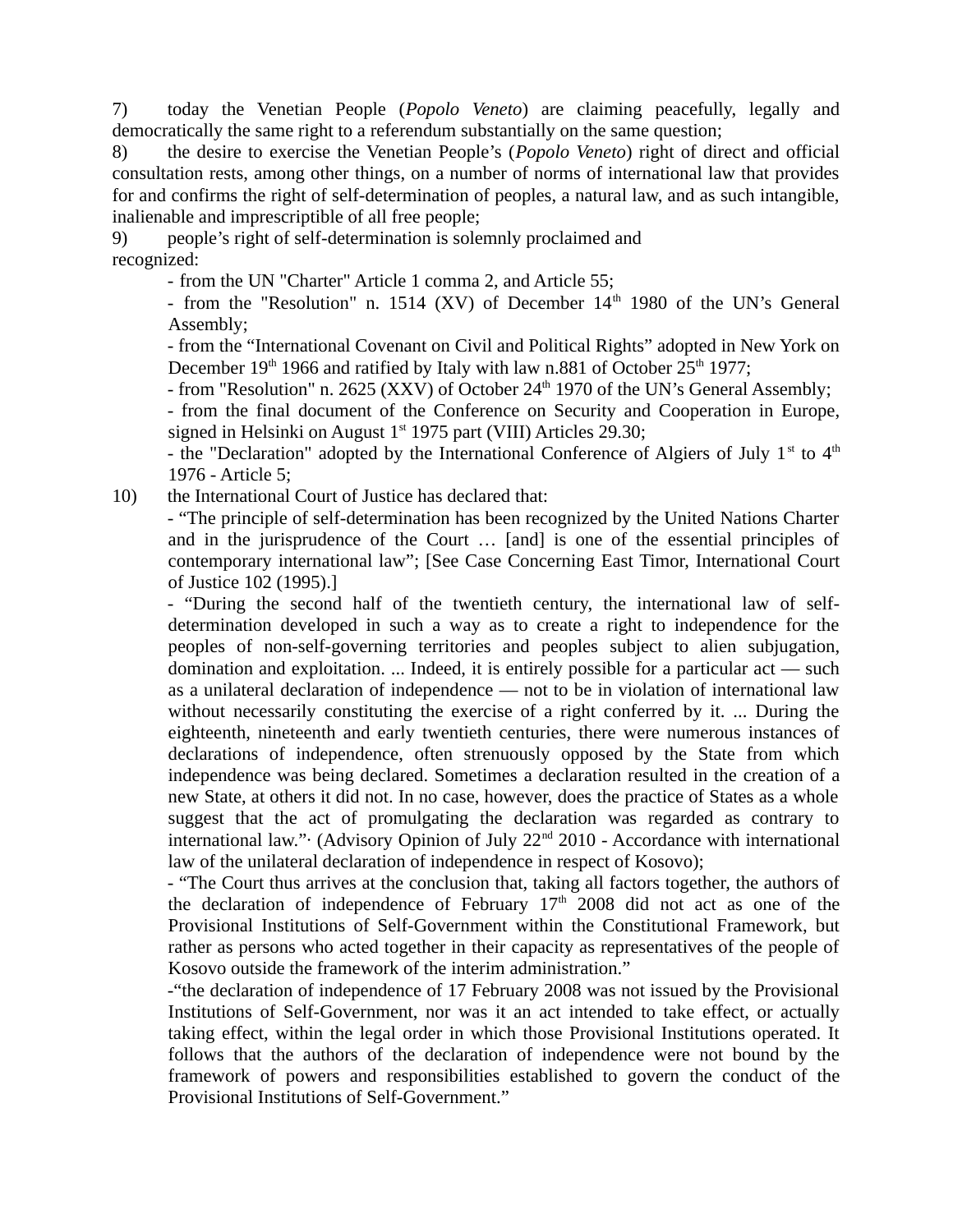11) initiatives defending, exercising and acting upon people's right of self-determination have been:

a) already implemented recently in Scotland and Wales with the use of the referendum consultation in their respective populations for the creation of autonomous parliaments and, in 2014, the Scotland vote on a referendum to know the will of the Scots regarding the declaration of independence from the United Kingdom;

b) already advocated by other European nations such as the Catalan whose parliament has approved a specific "Resolution", on December  $18<sup>th</sup>$ , 1989, which solemnly reaffirms the right of the "Catalan people" on the exercise of that right;

c) already requested in the V legislature with the motion 53 of June  $4<sup>th</sup>$  1991 and now widely supported by the Veneto citizens and citizens of other regions of Northern Italy. It is noted that the Presidents of Veneto, Piedmont, Lombardy took initiative to study law with opinions eligibility constitution favorable to the holding of public consultations aimed in the direction indicated;

12) it is for the Regional Council of Veneto to establish beyond reasonable doubt the will of the Venetian People in regards to its self-determination, even up to independence;

13) with the Resolution n. 42 of April 22<sup>nd</sup> 1998, the Regional Council of Veneto "invoked its right to a direct democratic referendum for the free expression of the right of self-determination within the framework and the tools provided for by the applicable law, including international, and at the same time urged the constitutional and institutional bodies of the Italian Republic to establish expeditiously the approval of a special law to regulate the ways and forms to exercise of the right of self-determination, a right based on which in 1866 the "Venetian People (*Popolo Veneto*)" - owner of the natural sovereignty and its disposal - had joined Italian state through the instrument of direct referendum consultation";

14) the tax fidelity, upon which the civic pact between communities belonging to the same state order, has much different intensity in different territories and that data from ISTAT and the Court of Auditors confirm that Veneto is the area of the country where tax fidelity is the highest;

this stated and recalled, even in coherence with the thinking and history of democratic federalism represented by Silvio Trentin,

#### **approves**

the following Resolution:

"The Venetian People", exercising its natural and legitimate right of self-government, historical and current, recalling all historical, political and juridical reasons cited above, in advance

#### **recognizing**

the current Italian constitutional legality that sees it as a fundamental autonomous part in the current State unity;

#### **recalling**

the juridical principles generally recognized by the norms of international law as fundamental to civil society and peace among Peoples, as well as the consolidated law of international organizations, that recognizing the right of peoples to self-determination it protects the right to free expression of their will,